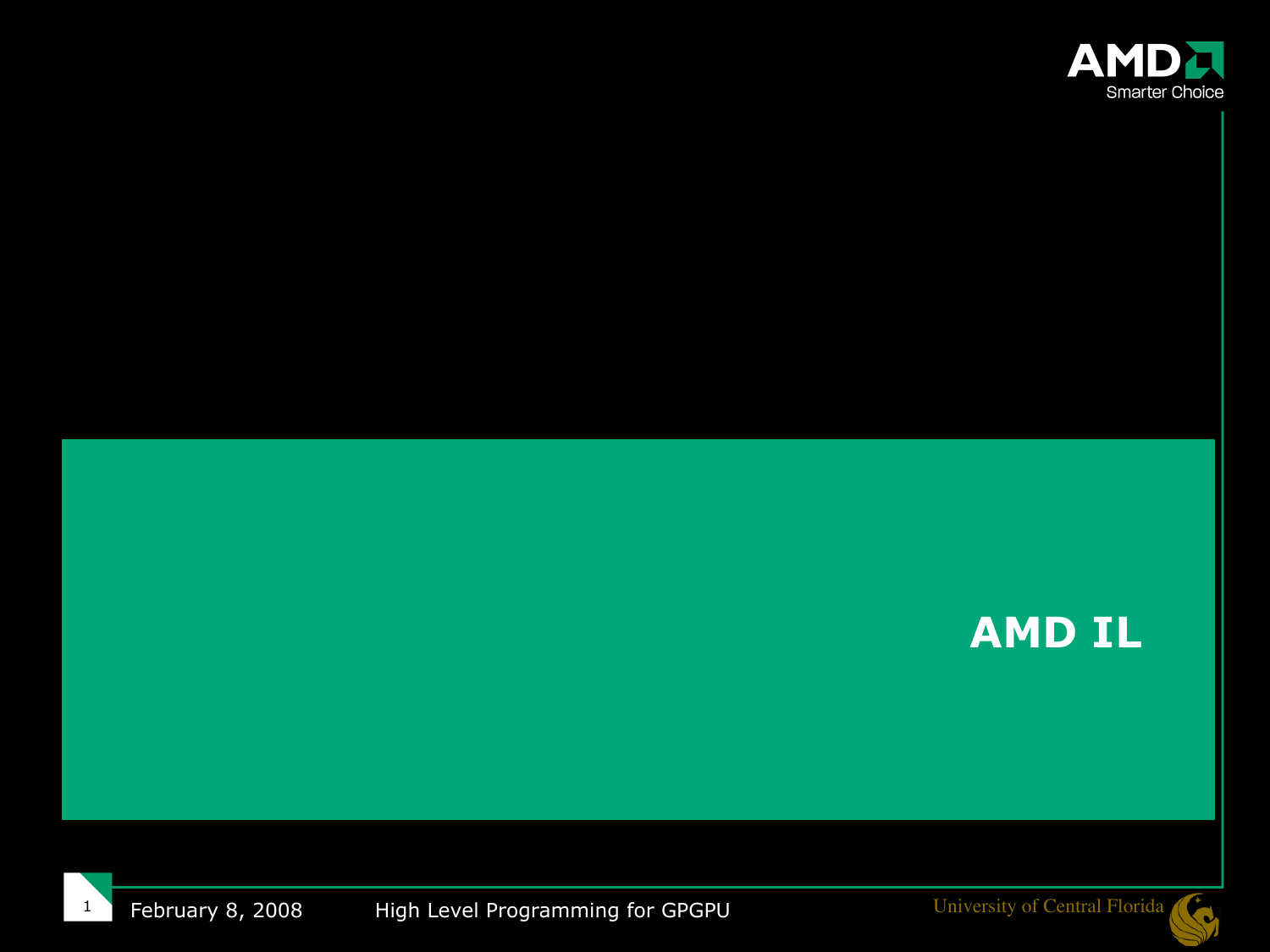



Last time we introduced HLSL and the R600 ISA

AMD IL is a portable *immediate language* that sits between high level languages (Brook+ or HLSL) and the ISA

AMD IL is meant to be generation compatible s.t. future hardware can compile from IL whereas the ISA is asic dependent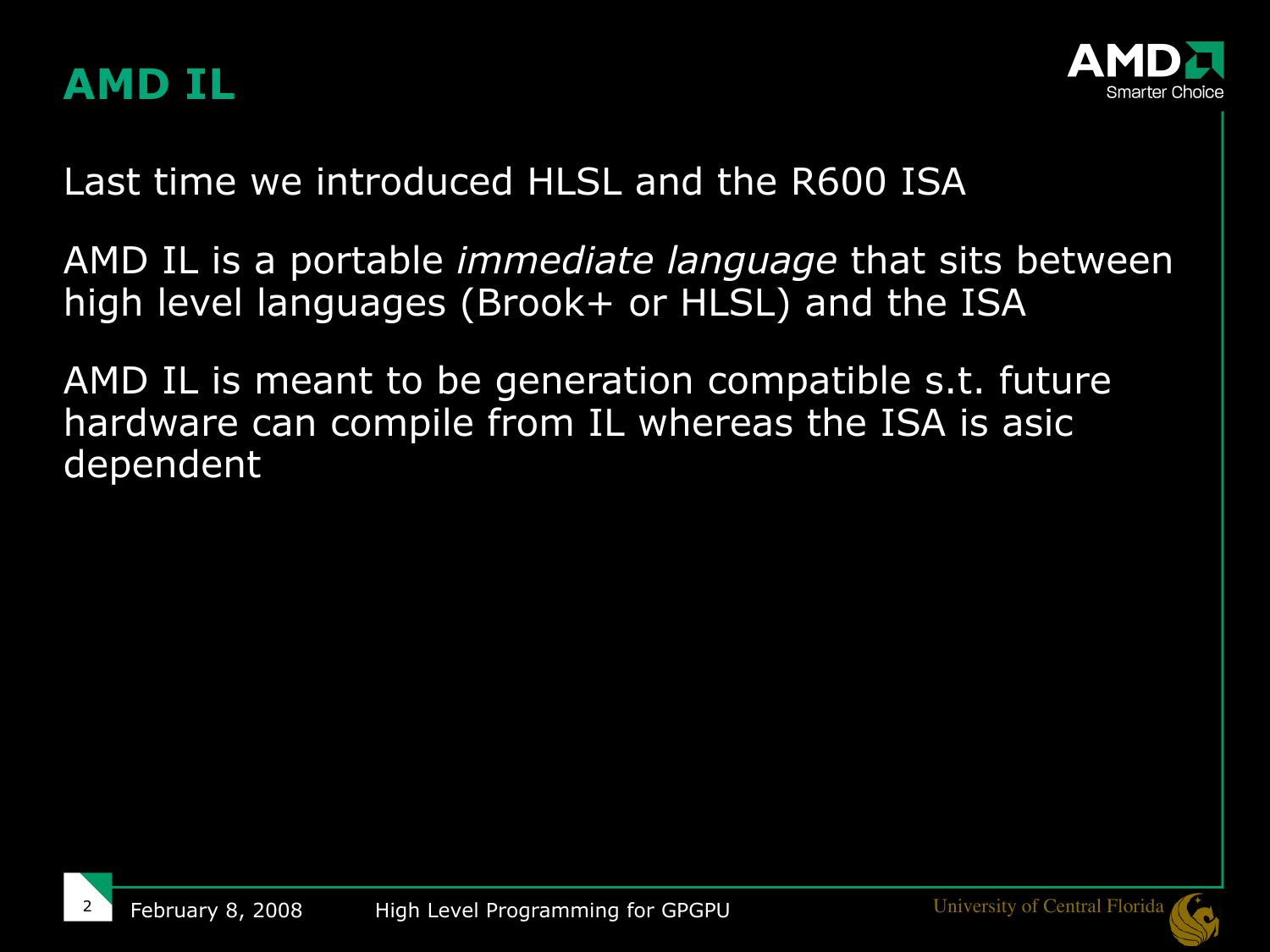### **Example**

#### Brook+ Kernel

**kernel void sum(float a<>, float b<>, out float c<>) {**

 **c = a + b;**

#### il\_ps\_2\_0

**}**

dcl\_cb cb0[1] dcl\_resource\_id(0)\_type(2d,unnorm)\_fmtx(float)\_fmty(float)\_fmtz(float)\_fmtw(float) dcl\_input\_generic\_interp(linear) v0.xy\_\_ dcl\_resource\_id(1)\_type(2d,unnorm)\_fmtx(float)\_fmty(float)\_fmtz(float)\_fmtw(float) dcl\_input\_generic\_interp(linear) v1.xy\_\_ sample\_resource(0)\_sampler(0) r0.x, v0.xy00 sample\_resource(1)\_sampler(1) r1.x, v1.xy00 mov r2.x, r0.xxxx mov r3.x, r1.xxxx call 0 mov r4.x, r5.xxxx dcl\_output\_generic o0 mov o0, r4.xxxx ret func 0 add r6.x, r2.xxxx, r3.xxxx mov r7.x, r6.xxxx mov r5.x, r7.xxxx

ret end

3

Generated

AMD IL



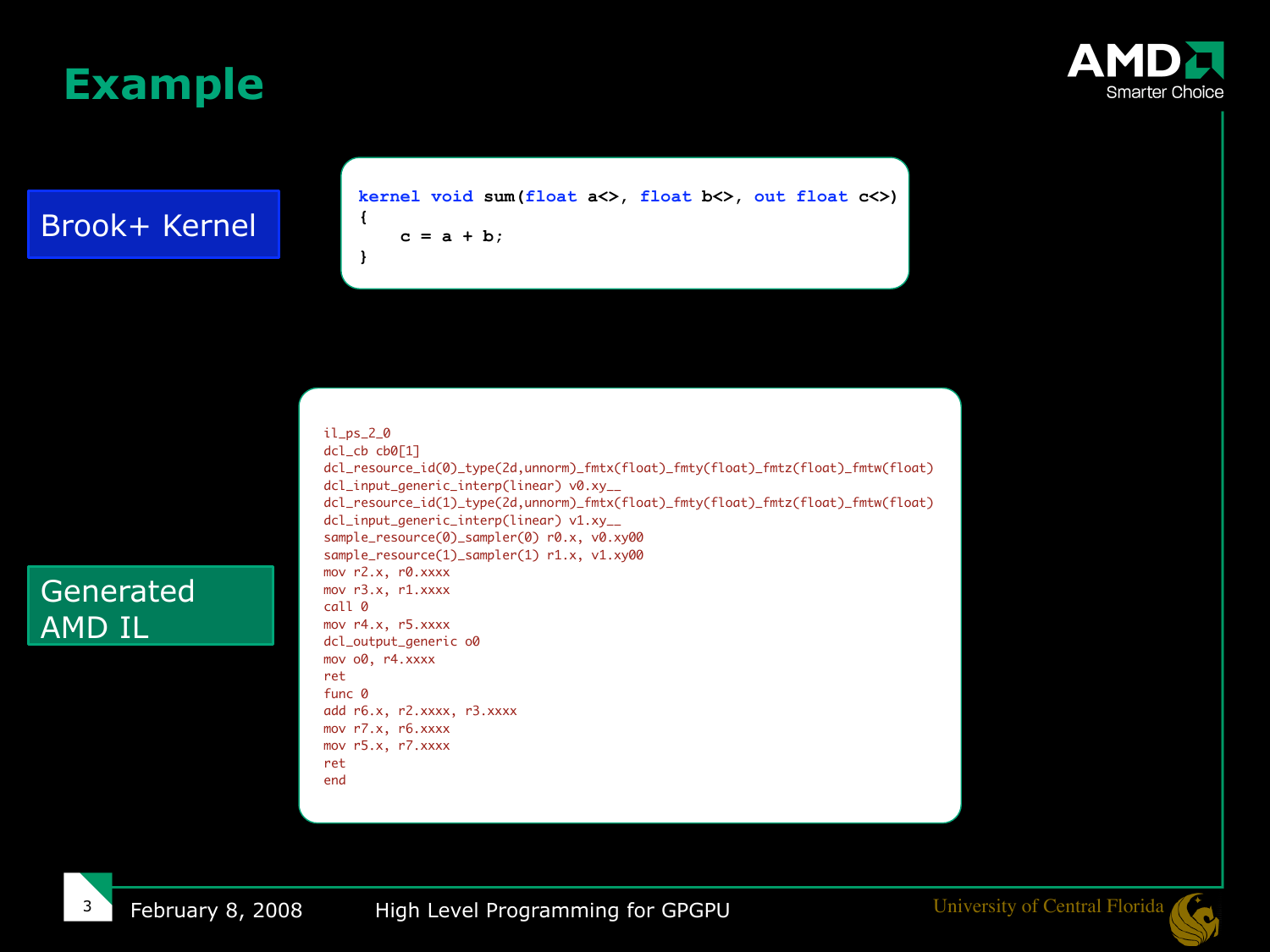# **IL code generation**



DX HLSL

- Compile to DX asm using fxc (Microsoft HLSL compiler)
- Compile DX asm to IL using AMD GPU Shader Analyzer

AMD HLSL

Compile AMD HLSL to IL using AMD HLSL compiler

Brook+

Compile Brook+ kernels to IL using brcc

Or write it yourself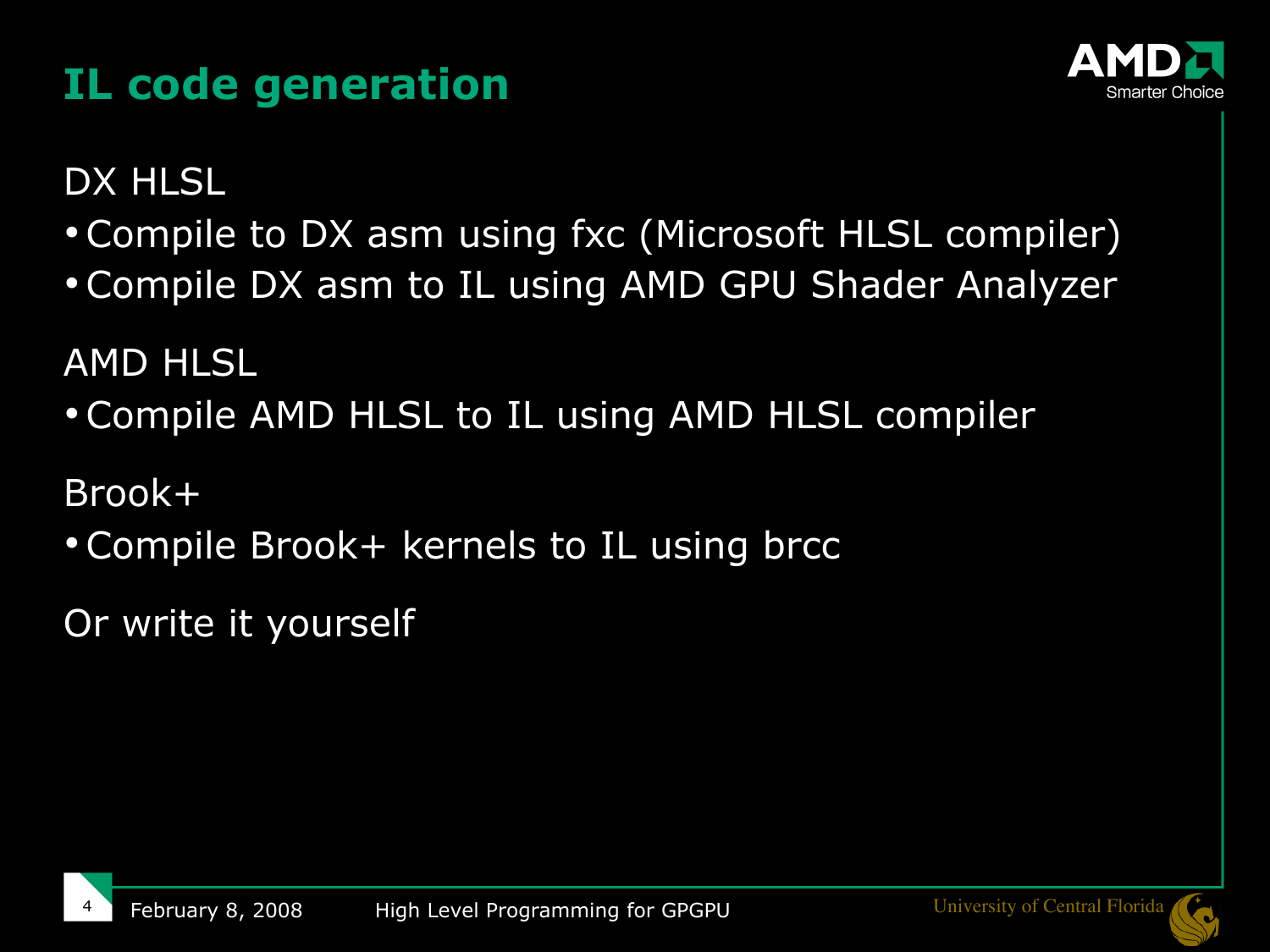## **Writing IL code**



IL resembles DX assembly

IL is also used for DirectX and OpenGL shaders

IL code will be optimized by the GPU compiler to ISA Readability may be more important when writing IL

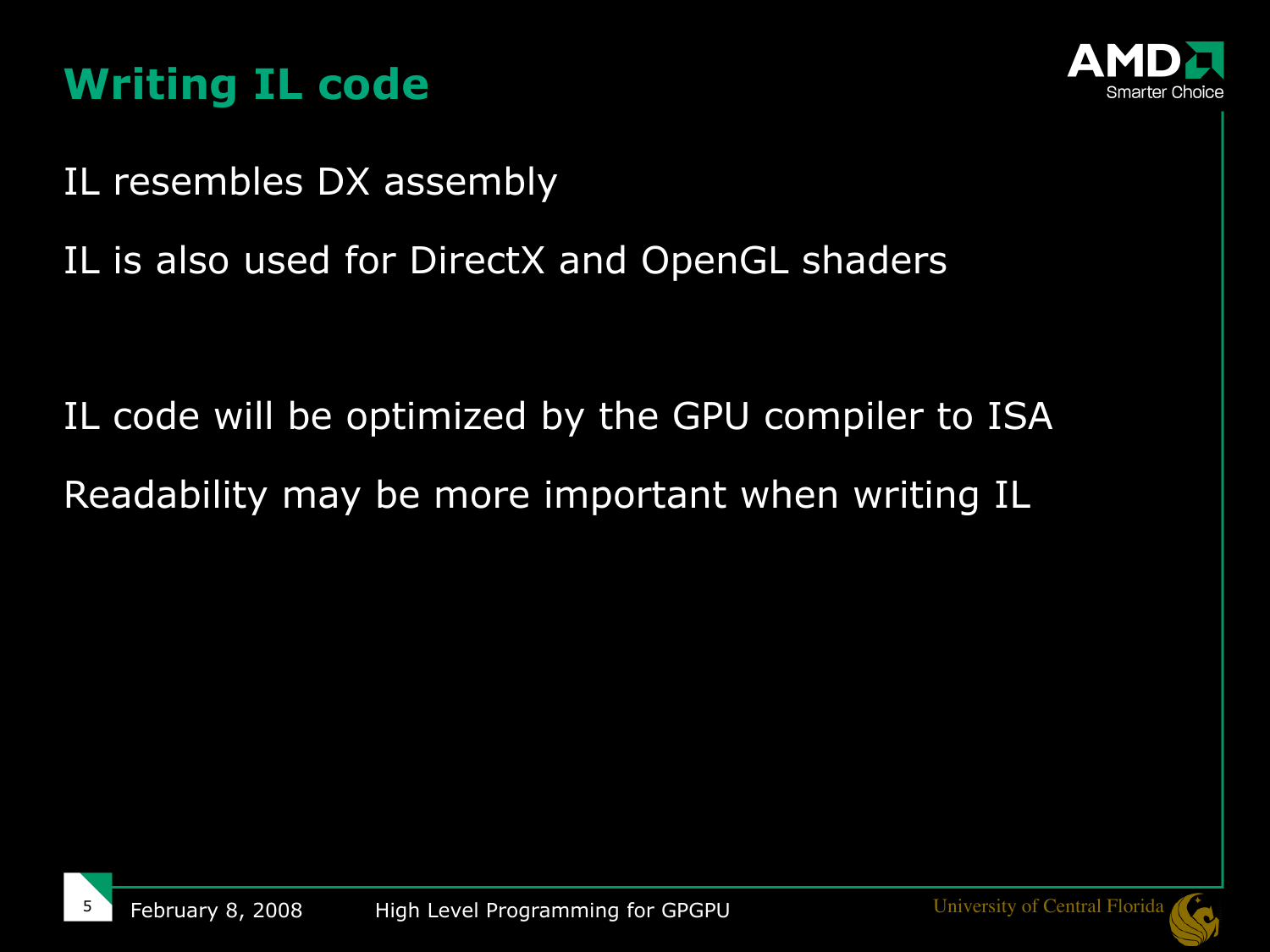### **DX asm vs IL**



#### ps\_4\_0

dcl\_input linear v0.xy dcl\_output o0.xyzw dcl\_sampler s0, mode\_default dcl\_sampler s1, mode\_default dcl\_resource\_texture2d ( float , float , float , float ) t0 dcl\_resource\_texture2d ( float , float , float , float ) t1 dcl\_temps 2 sample r0.xyzw, v0.xyxx, t0.xyzw, s0 sample r1.xyzw, v0.xyxx, t1.xyzw, s1 add o0.xyzw, r0.xyzw, r1.xyzw ret

il\_ps\_2\_0 dcl\_input\_interp(linear) v0.xy\_\_ dcl\_output\_generic o0 dcl\_resource\_id(0)\_type(2d)\_fmtx(float)\_fmty(float)\_fmtz(float)\_fmtw(float) dcl\_resource\_id(1)\_type(2d)\_fmtx(float)\_fmty(float)\_fmtz(float)\_fmtw(float) sample\_resource(0)\_sampler(0) r0, v0.xyxx sample\_resource(1)\_sampler(1) r1, v0.xyxx add o0, r0, r1 ret\_dyn end

DX asm AMD IL

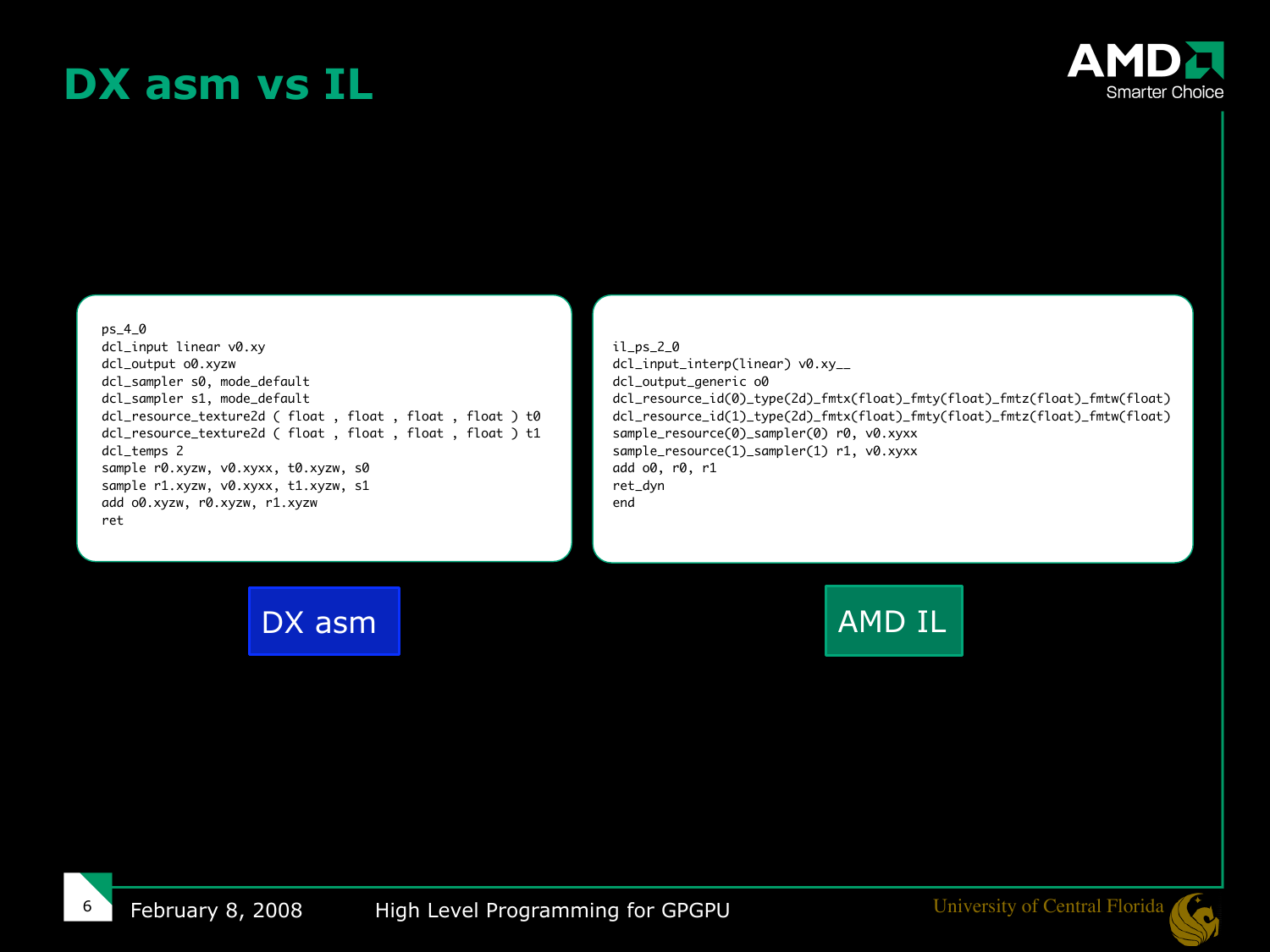## **Instruction syntax**



<instr>[\_<ctrl>][\_<ctrl(val)>] [<dst>[\_<mod>][.<writemask>]] [, <src>[\_<mod>][.<swizzle-mask>]]...

Broken down:

7

- $\langle$  <instr>  $\langle$   $\langle$  < ctrl> $\rangle$   $\langle$  < ctrl(val) >  $\rangle$ –instruction with control specifiers
- [<dst>[\_<mod>][.<write-mask>]] –destination register with modifier and write mask
- [, <src>[\_<mod>][.<swizzle-mask>]]... –source registers with modifier and swizzle mask

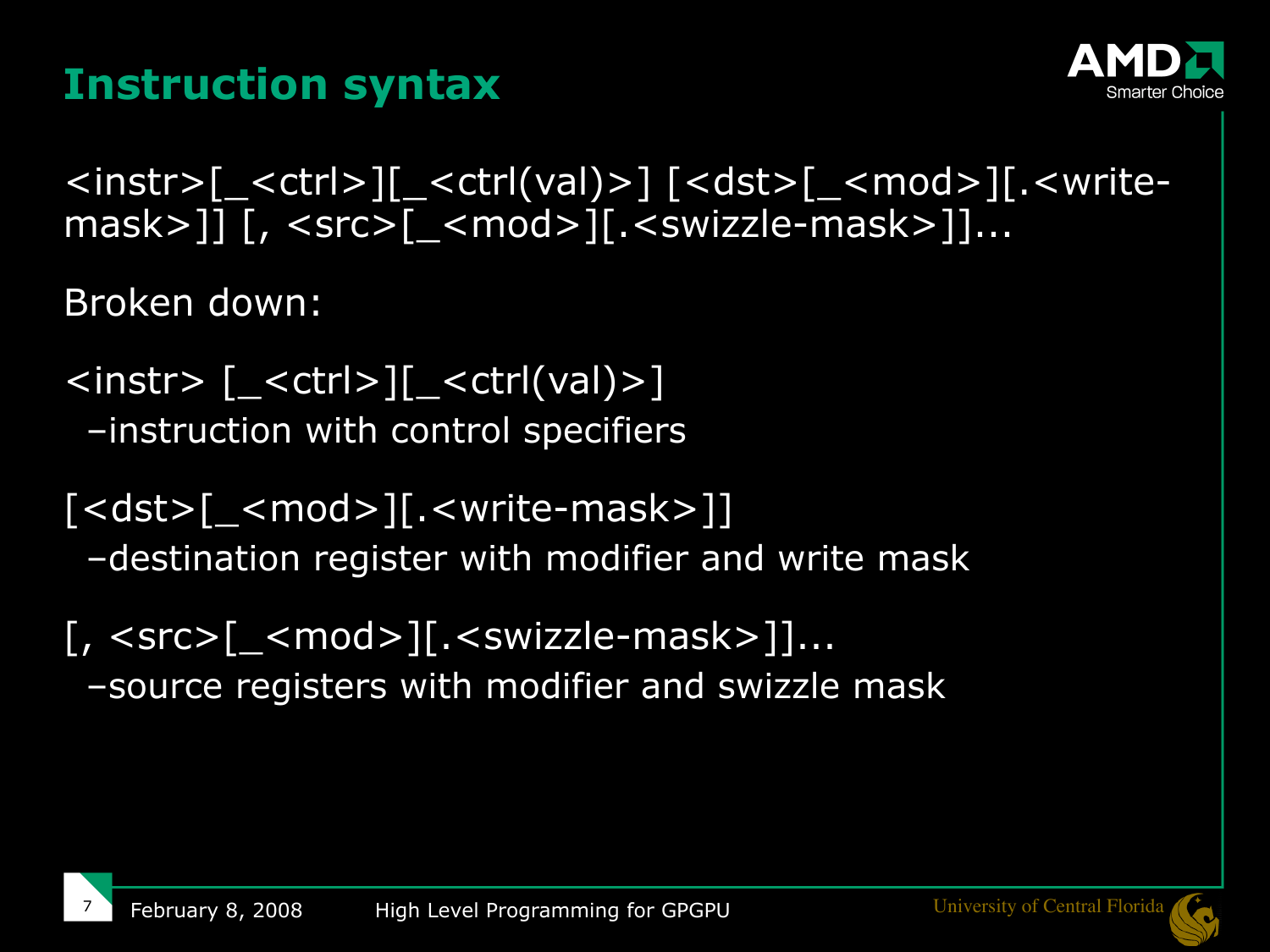#### **Registers**



Registers are four component vectors

- $v#$  import registers
- o# output registers
- r# general purpose registers
- There are also other special enumerated registers

Registers are typeless. Integer instructions can operate on float data. User must take care to keep track of register types and convert

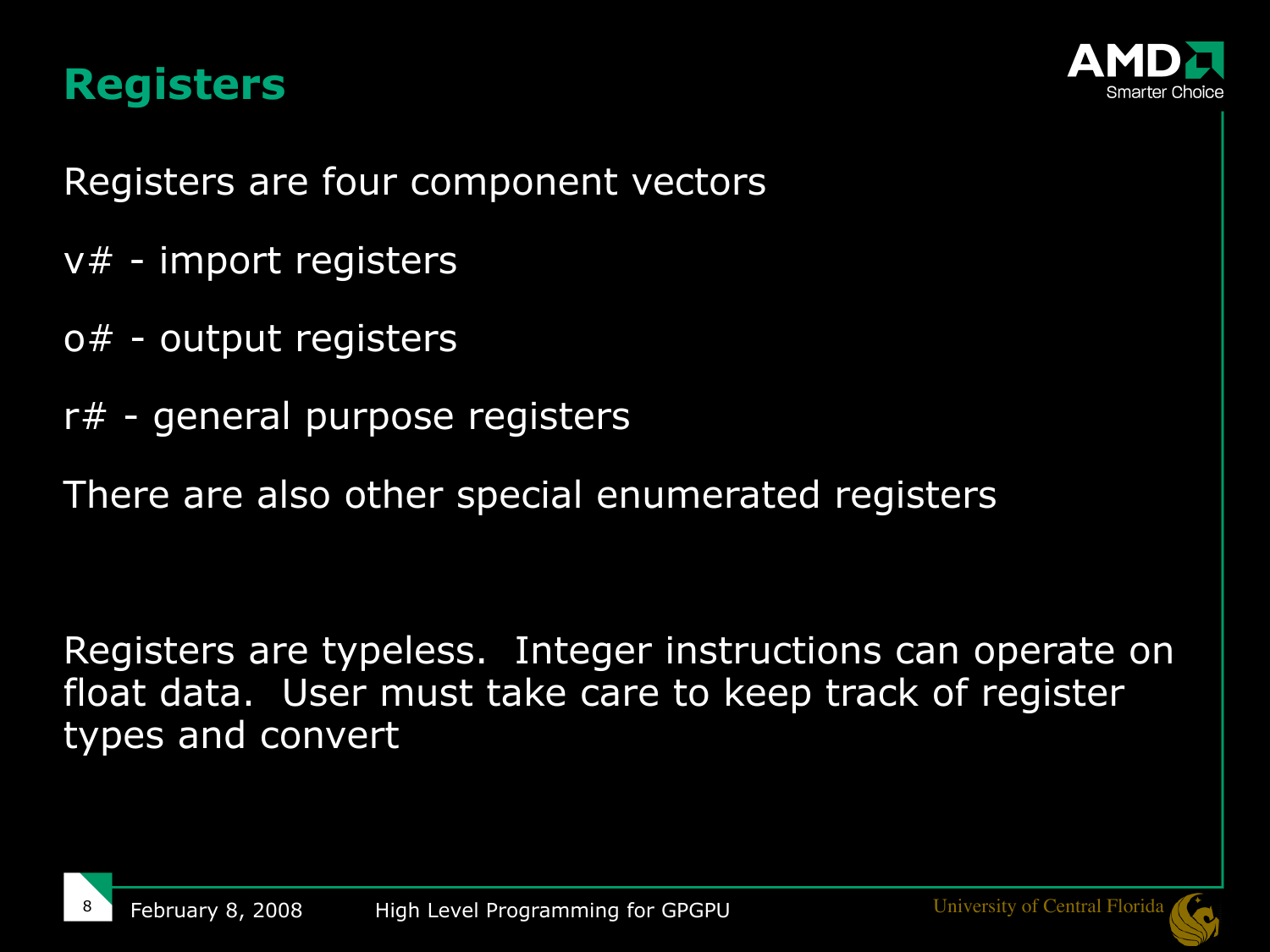## **Register modifiers**



Destination modifiers apply extra operations to the destination register after the instruction runs

Examples:

- $\cdot$  <dst> $\_\times$ 2 multiplies by 2
- <dst> d4 divides by 4

Source modifiers apply extra operations to the source register before the instruction runs

Examples:

- <src> abs returns the absolute value
- <src> sign returns the sign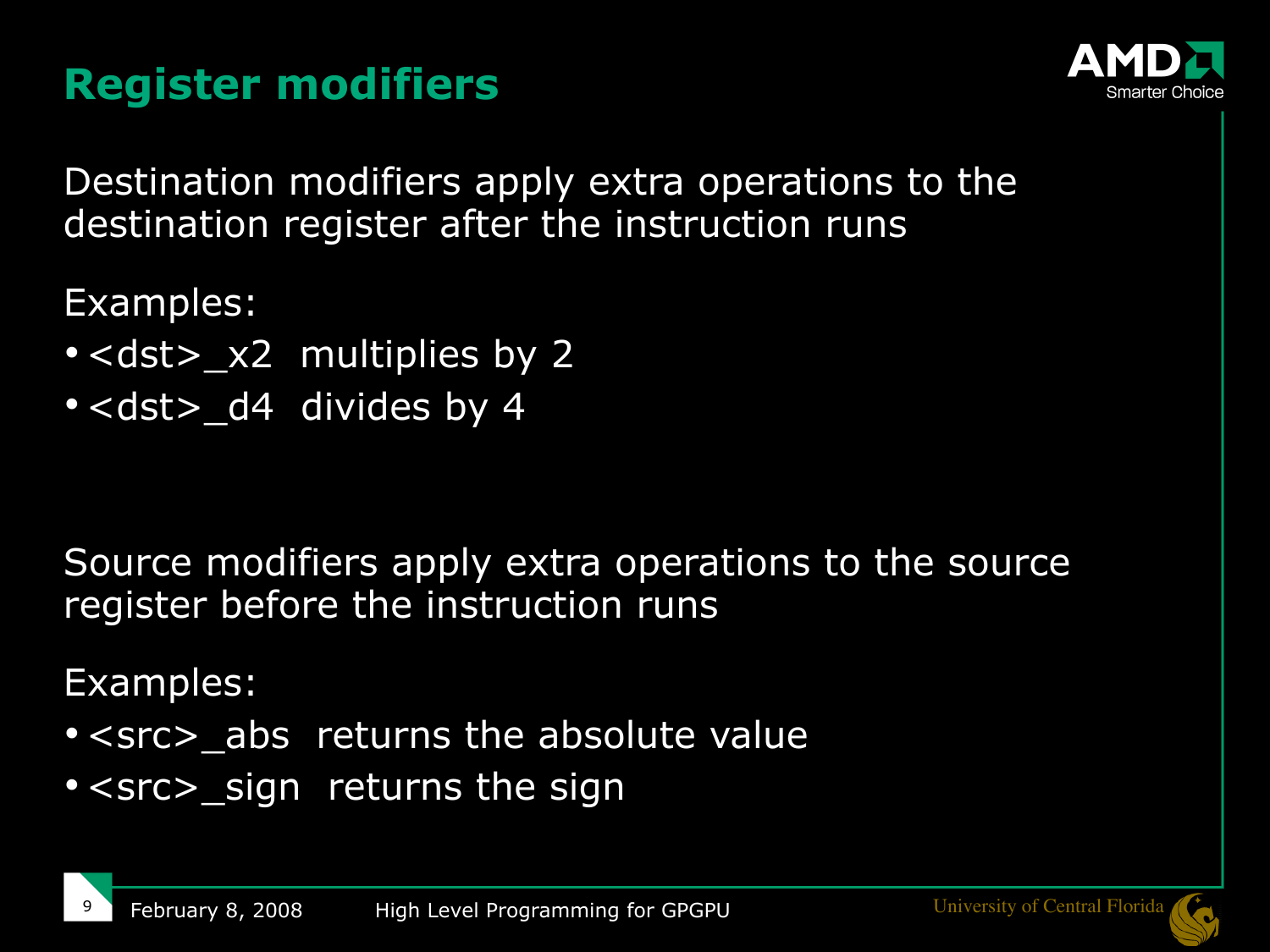### **Write Masks**



Element-wise write masks on destination registers control how components are written to

Syntax: reg.{x|\_|0|1}{y|\_|0|1}{z|\_|0|1}{w|\_|0|1}

- –x,y,z,w are components
- –underscore "\_", means don't write (can also leave blank)
- $-0$  or 1, replaces component with 0 or 1

Mask is position dependent

Examples:

- –mov r0.x\_\_\_, r1; move r1.x to r0.x and leave rest unchanged
- –mov r0.x, r1; same as previous
- –mov r0.y\_w, r1; only write to r0.y and r0.w and leave rest
- –mov r0.0000, r1; zero out all components
- –mov r0.xyz1, r1; write all except w, which changes to 1

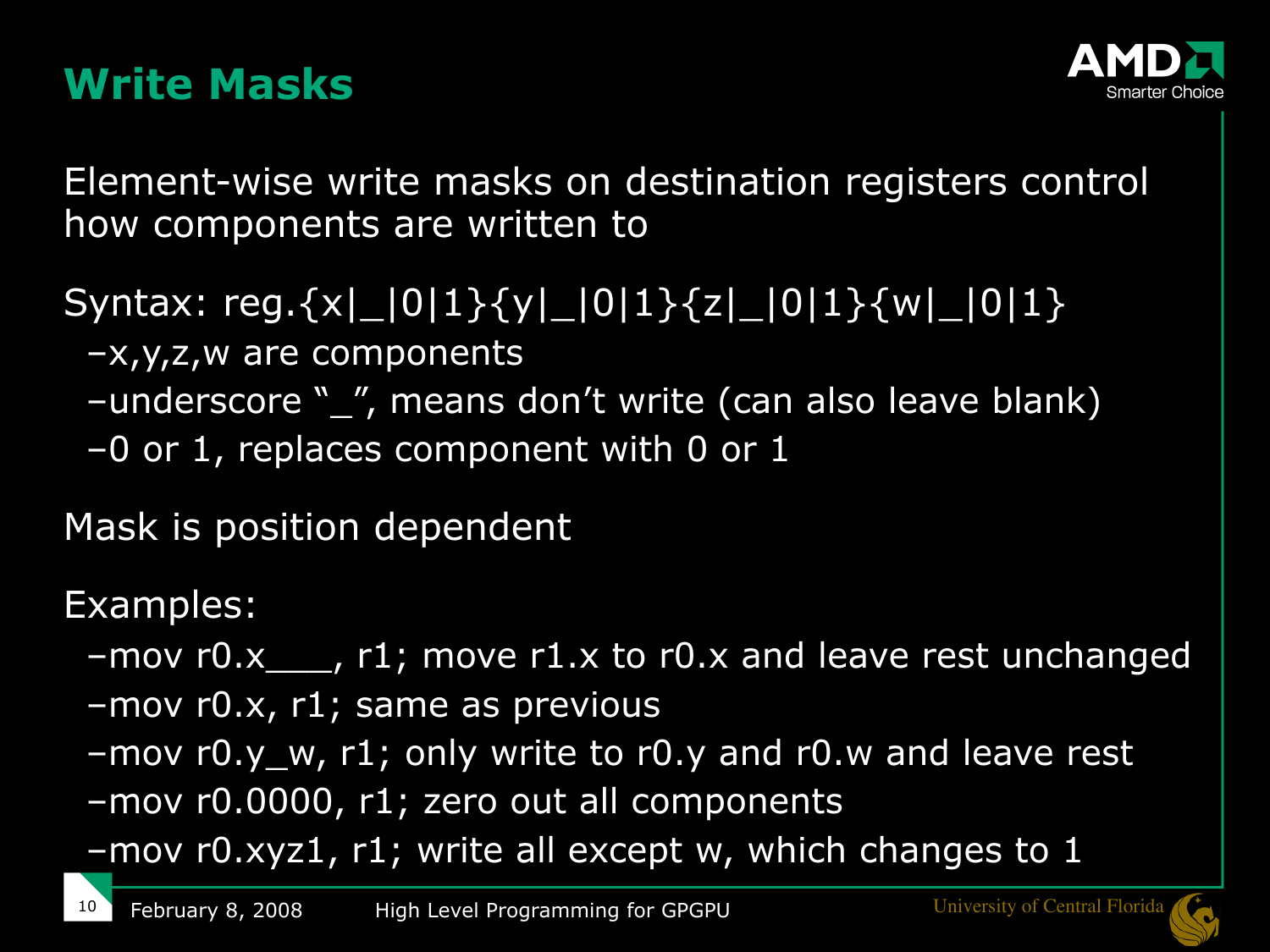



Controls how the register components are used

Syntax:

reg.{x|y|z|w|0|1}{x|y|z|w|0|1}{x|y|z|w|0|1}{x|y|z|w|0|1}

Mask is position independent

Blanks mean use default component

Examples:

- mov r0, r1.yxzw; move r1.y->r0.x, r1.x->r0.y, r1.z->r0.z,  $r1.w\rightarrow r0.w$
- mov r0, r1.yx; same as previous
- mov r0, r1.xyz0; standard move except force r0.w to zero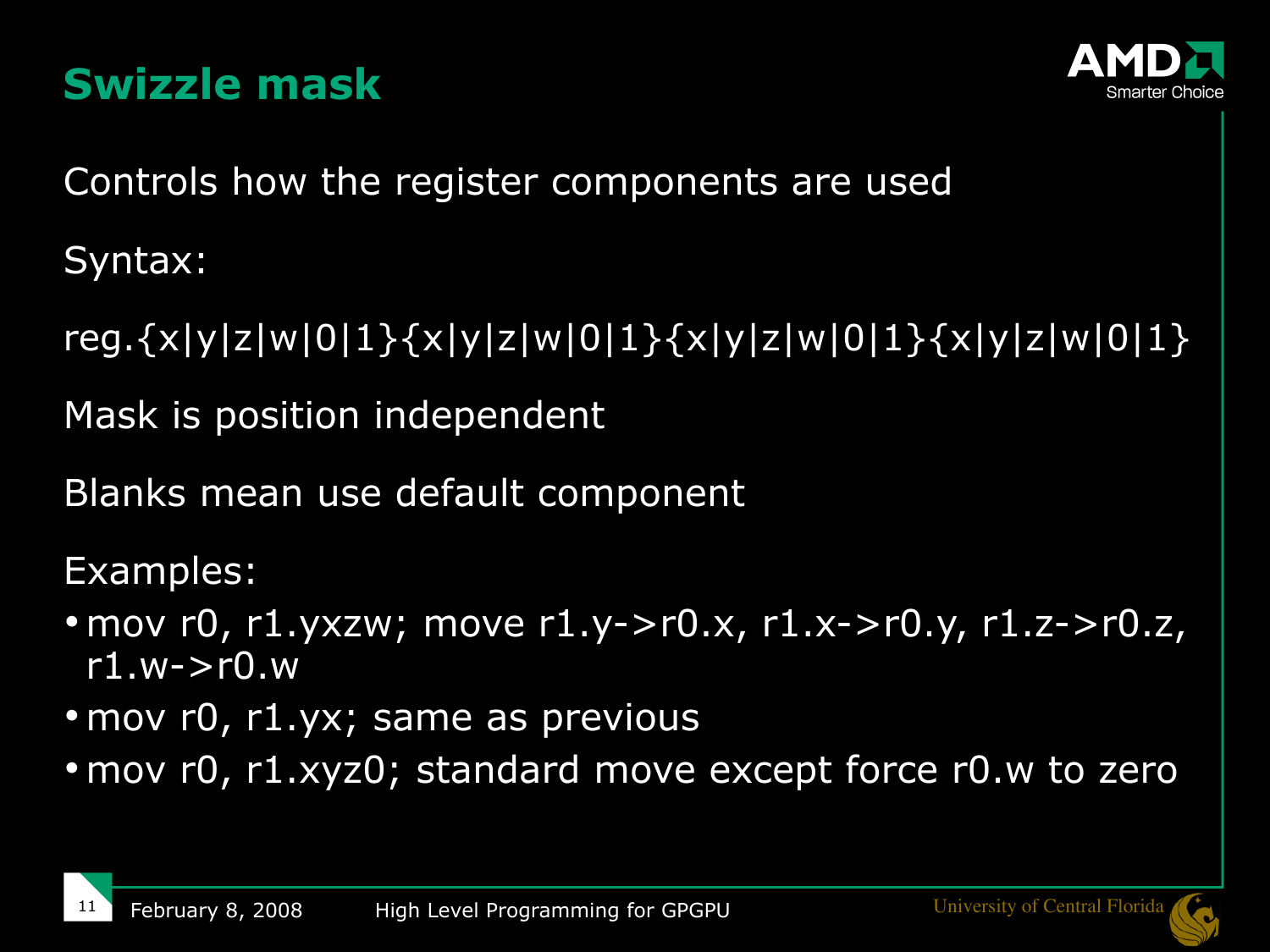### **Instructions**



Declaration and Initialization

Input (memory fetches)

Conversion

General ALU instructions (Math/Trig/Special)

Flow control

Bitwise

Double

Comparison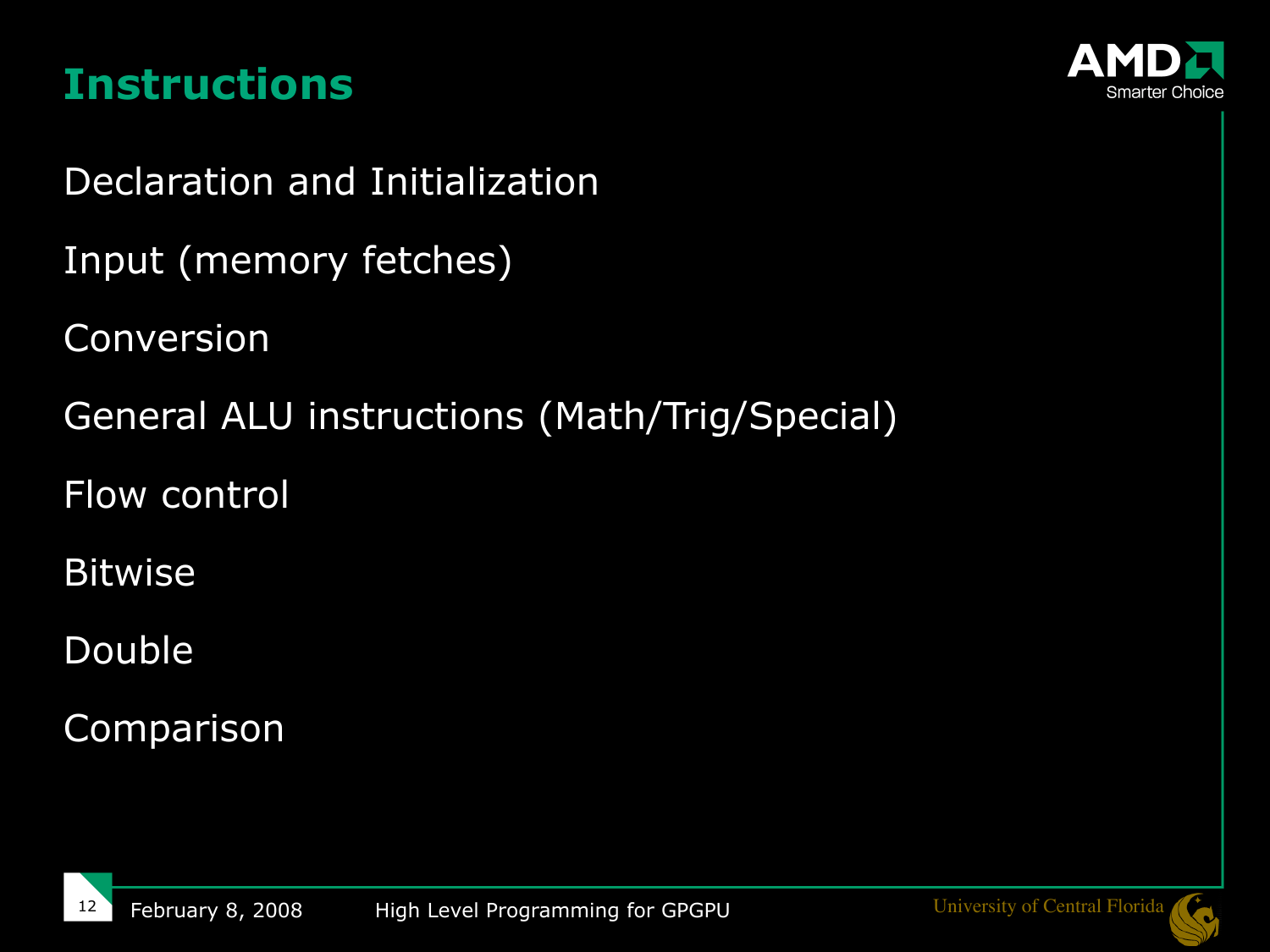# **Declaration and initialization**



Inputs and outputs must be declared

- –constant buffers
- –input interpolators
- –resources (textures/streams)
- –literals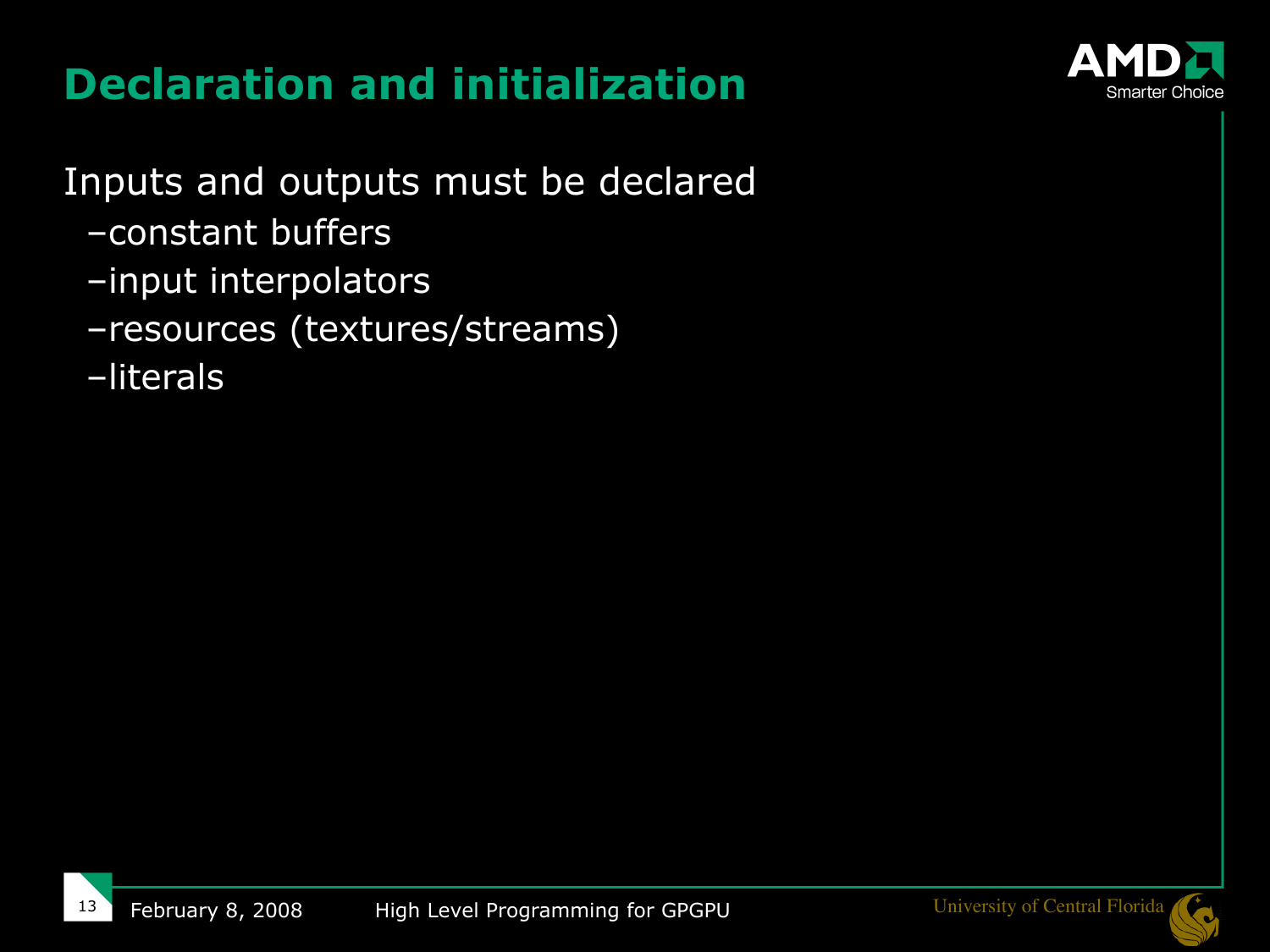## **Constant buffers**



In the past, constants were passed to the shader individually

Now, constants are passed together in constant buffers

Constant buffers elements are 4 component vectors

Declaration:

dcl\_cb cb<#>[<*size*>]

Buffer elements are addressed like C arrays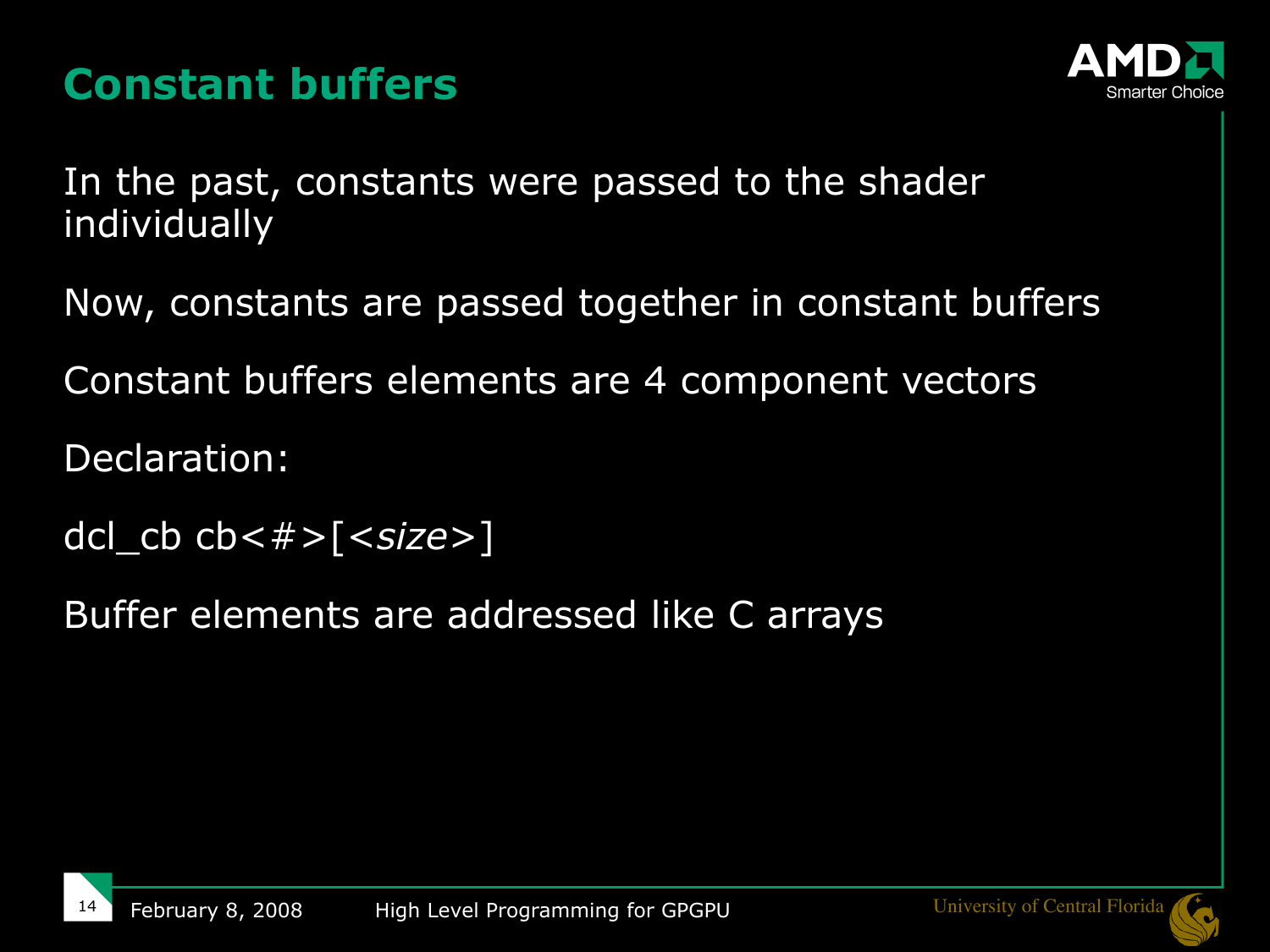## **Constant literals**



Literals are constant values used in the source code. For example, int  $a = 5$ ;

Previously, constants had to be passed in like constant variables

Syntax:

dcl\_literal *l#*, <x-bits>, <y-bits>, <z-bits>, <w-bits>

Example:

dcl\_literal l1, 0x40A00000, 0x3F800000, 0x3E99999A, 0x3E0F5C29 –float literal float4(5, 1, 0.3, 0.14)

dcl\_literal l2, 0x00000003, 0xFFFFFFFF, 0xFFFFFFFB, 0x00000007  $-$ integer literal int4 $(3, -1, -5, 7)$ 

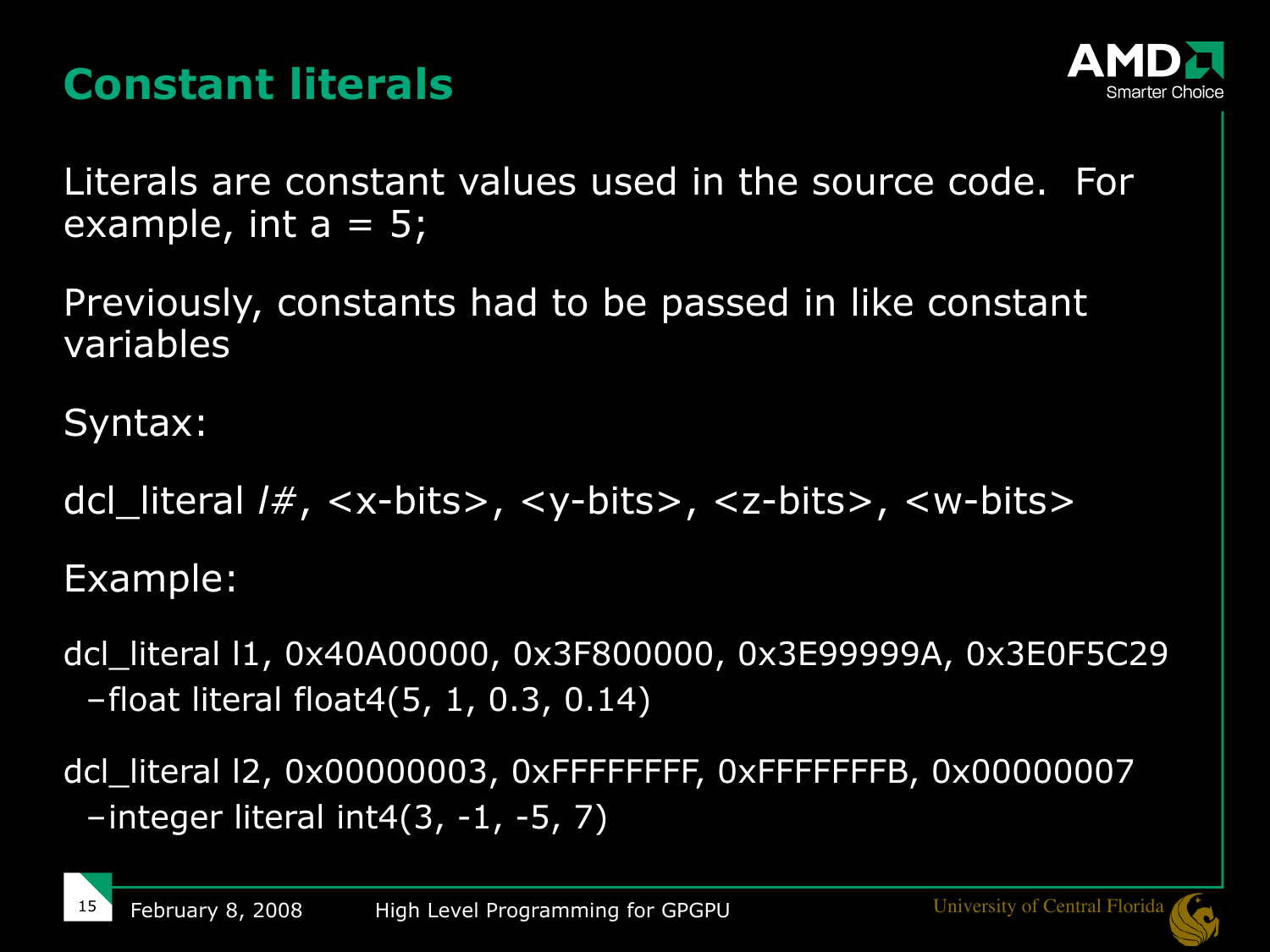# **Declaring memory**



Syntax:

dcl\_resource\_id(*n*)\_type(*pixtexusage*[,unorm])\_fmtx(*fmt*) \_fmty(*fmt*)\_fmtz(*fmt*)\_fmtw(*fmt*)

Example:

dcl\_resource\_id(0)\_type(2d)\_fmtx(float)\_fmty(float)\_fmtz (float)\_fmtw(float) –2D texture of float4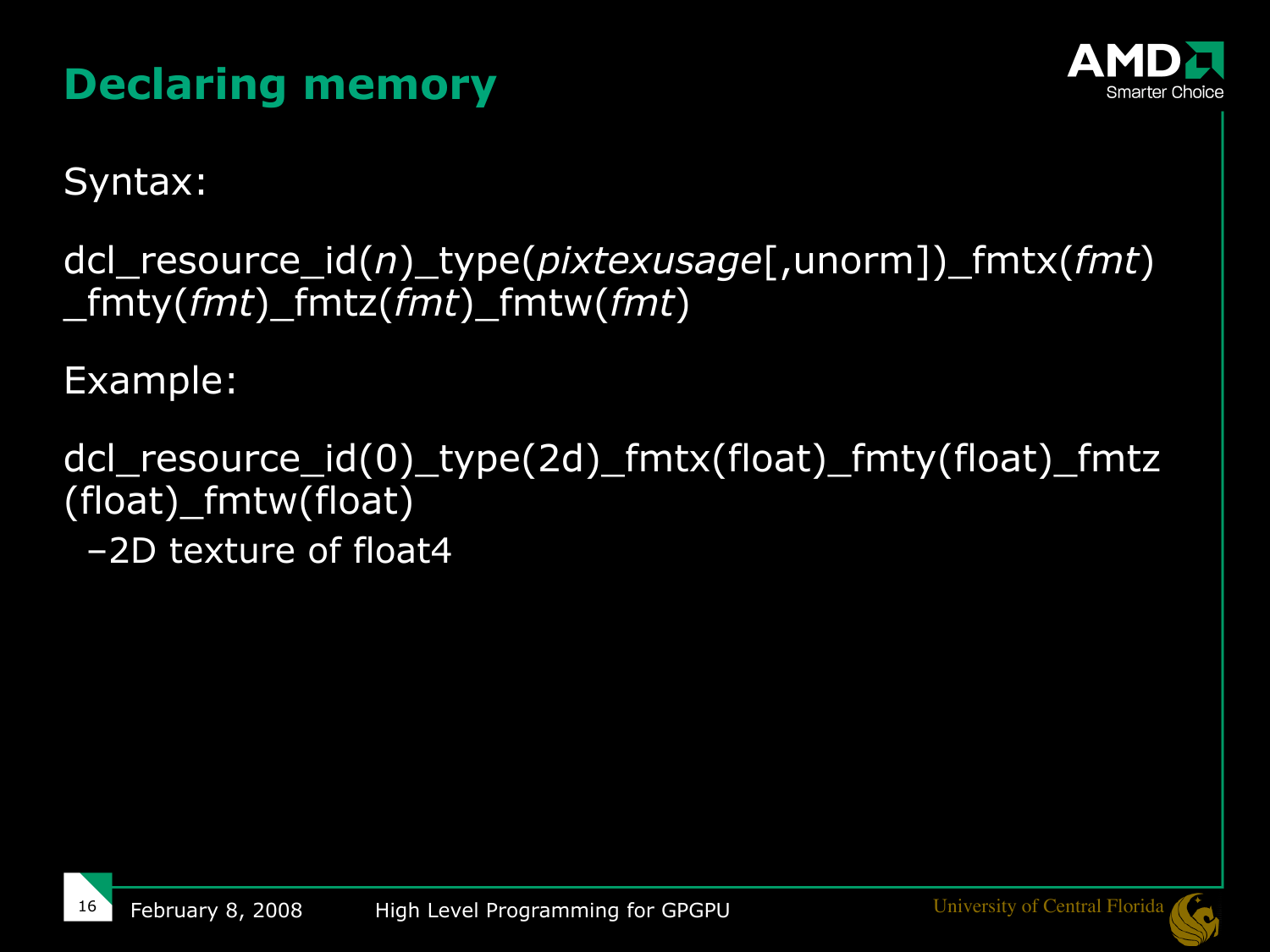# **Fetching from memory/textures**



Textures can be addressed as normalized (0...1) or unormalized. It depends on how it was declared (unorm)

Syntax:

sample\_resource(*n*)\_sampler(*m*)[\_aoffimmi(*u*, *v*, *w*)] *dst*, *src0*

*aoffimmi* apply integer offset to the input address

Addressing is determined by the type of the texture (1D vs. 2D)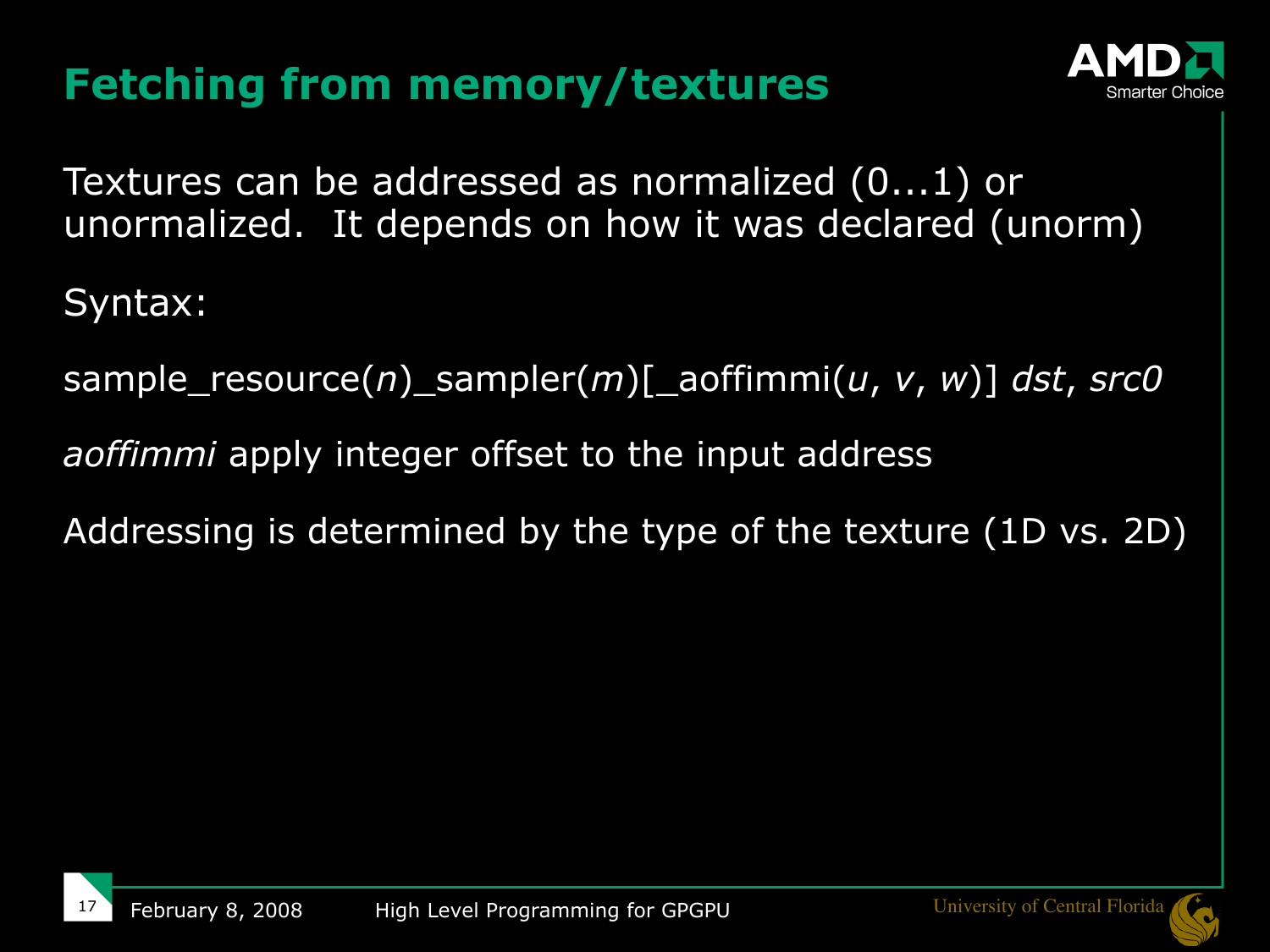## **Scratch buffers**



You can allocate a temporary buffer that you can address like C arrays called scratch buffers

Performance can be slow, but you can address using registers

Example:

dcl\_index\_temp\_array x0[*size*]

mov x0[r0.x], r3

mov r2, x0[r0.y]

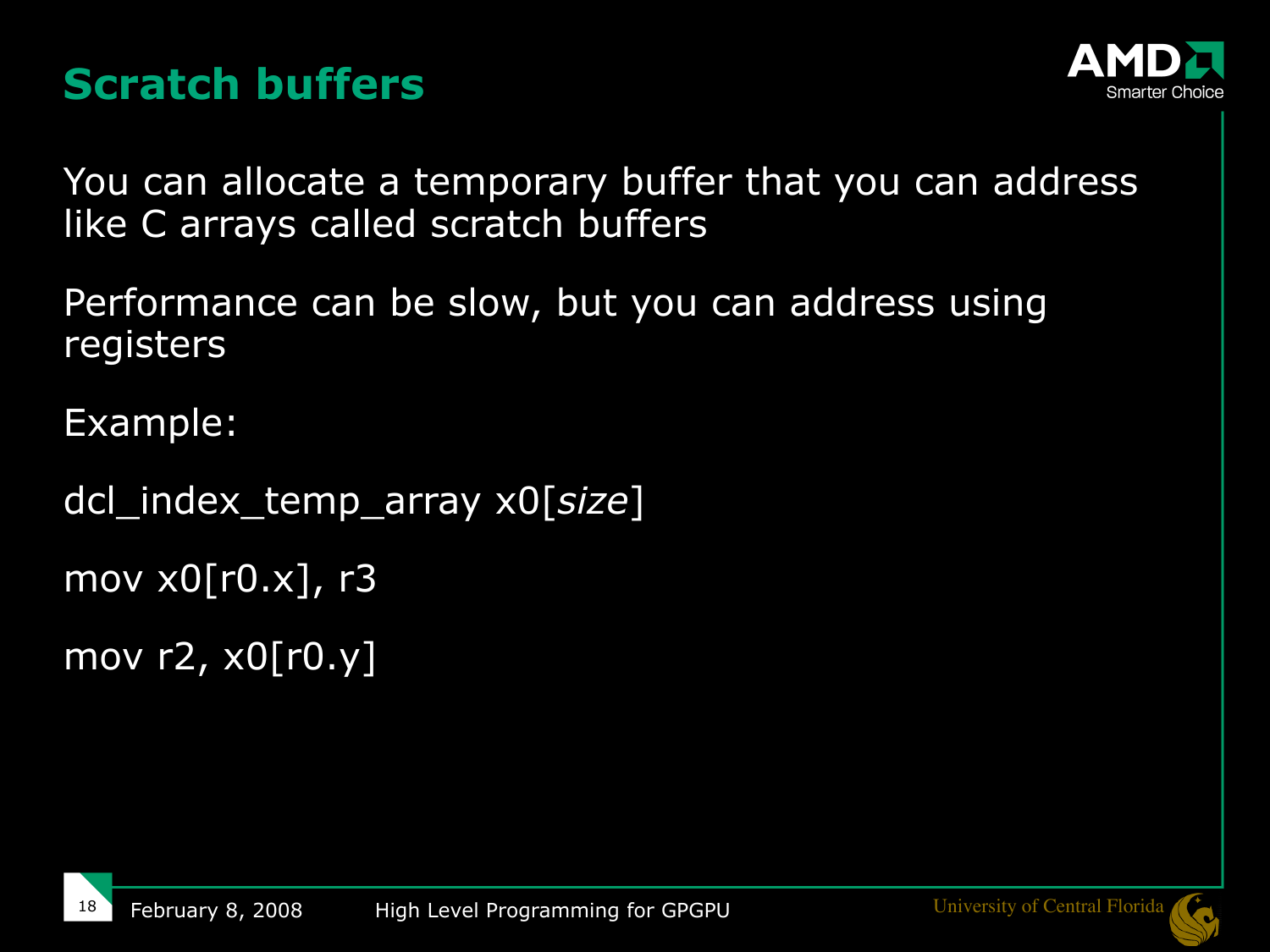## **General ALU instructions**



See the spec for a complete list of functions

- There are often different integer, double, and float instructions (e.g., IADD, DADD, ADD respectively)
- There are also special functions (e.g., CMOV, FLR)
- There are also trig instructions (e.g., SIN, COS)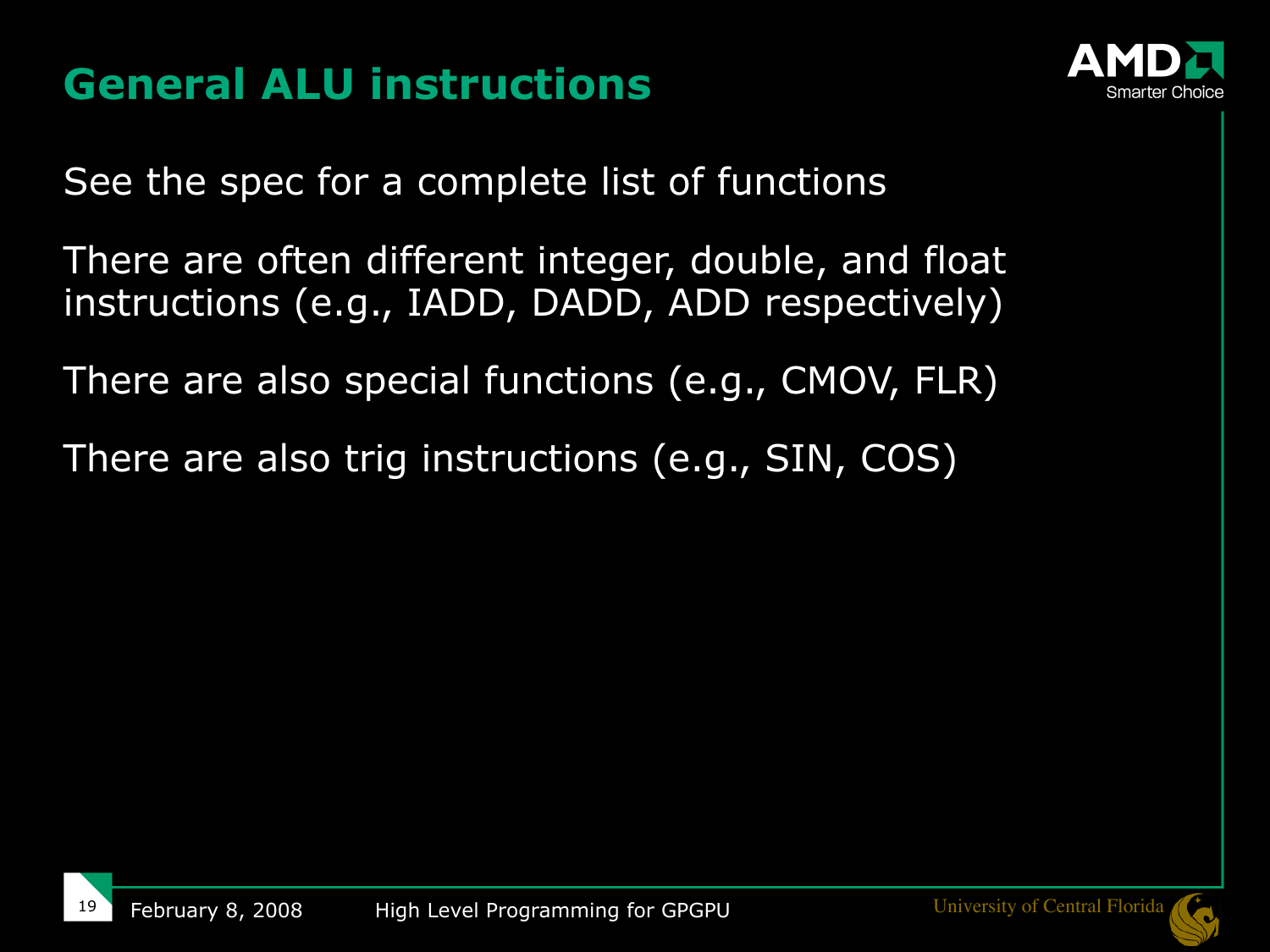#### **Doubles**



Doubles are a special case because there are no native 64 bit component registers

Doubles are represented as two 32-bit components

If *src*.xy contains 0x4008000000000000, then *src*.y = 0x40080000 and *src*.x = 0x00000000

When using double, the value must be in positions *src*.xy

See spec for the double operators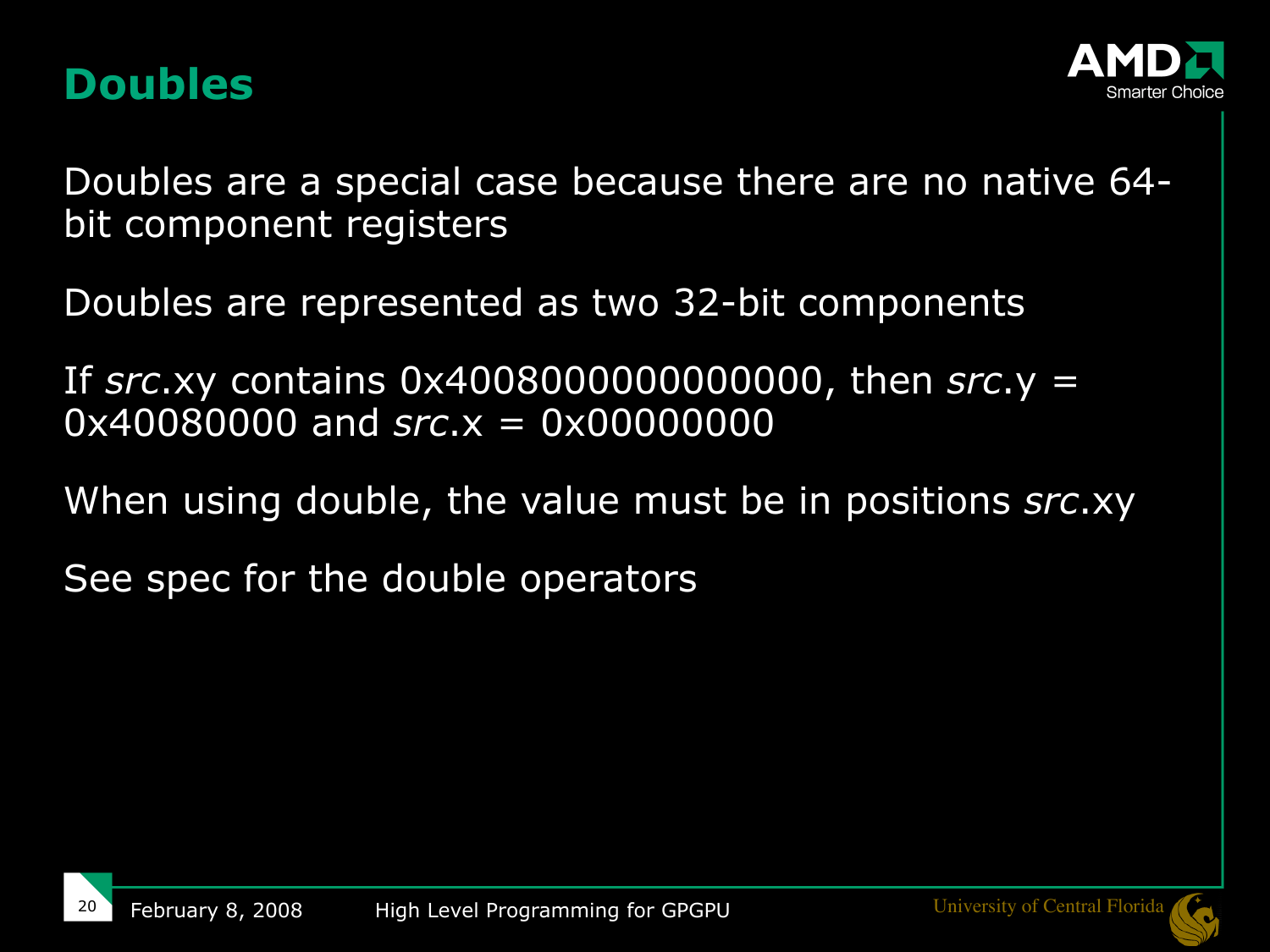#### **Conversion**



Registers are typeless, so registers need to be converted from one type to another

Be careful, conversions only happen on the transcendental unit

Valid conversions are:

- $\cdot$  D2F
- $\cdot$ F2D
- FTOI
- FTOU
- ITOF
- UTOF

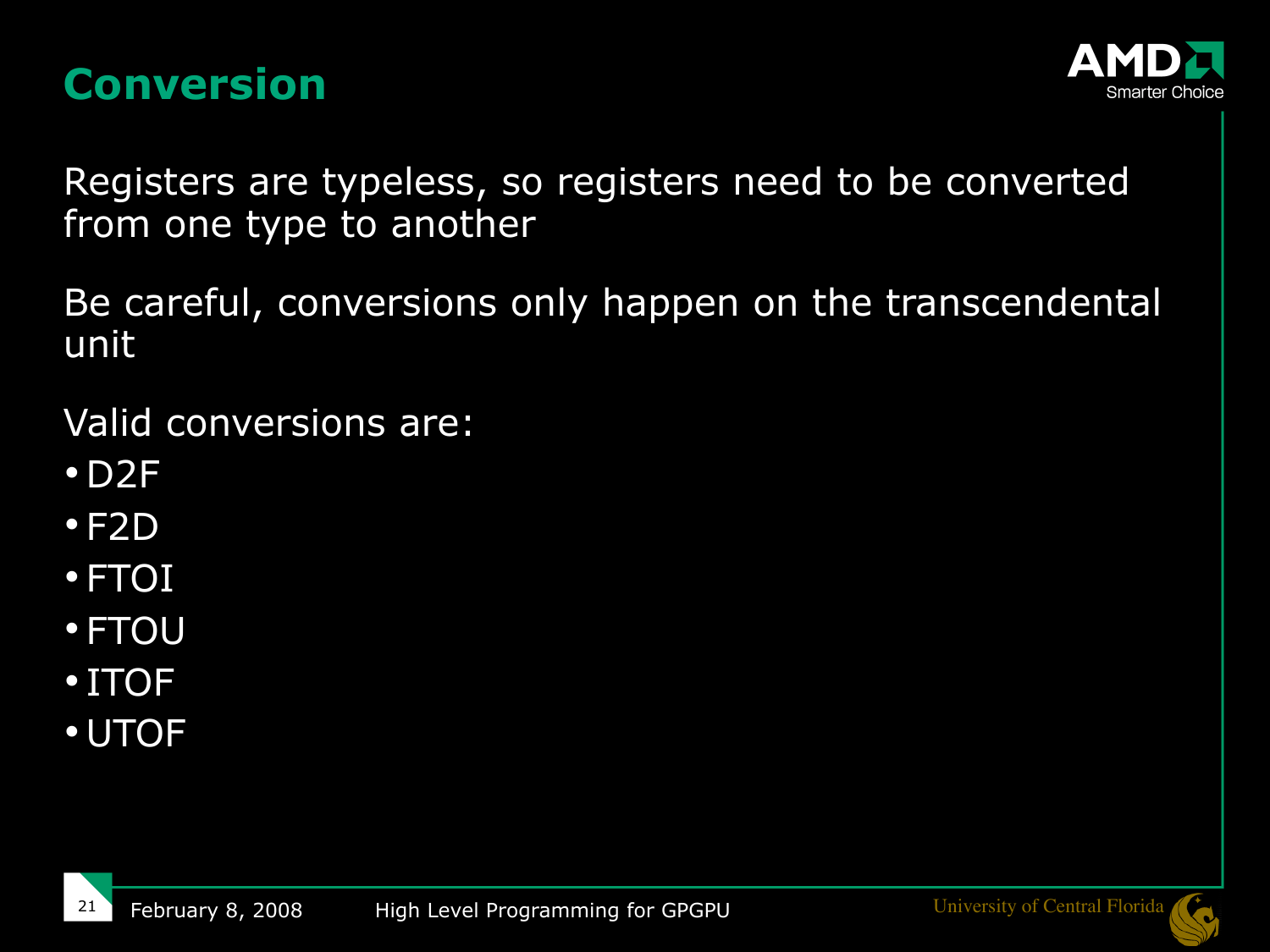

## **Flow control instructions**

Basic branching

if logicalnz *src0*.x //execute instruction block if *scr0*.x!=0

if\_logicalz *src0*.x //execute instruction block if *src0*.x==0

ifc\_relop(*op*) *src0*, *src1* //execute block if relop is true *–op*: eq (==), ne (!=), gt (>), ge (>=), lt (<), le (<=)

else

endif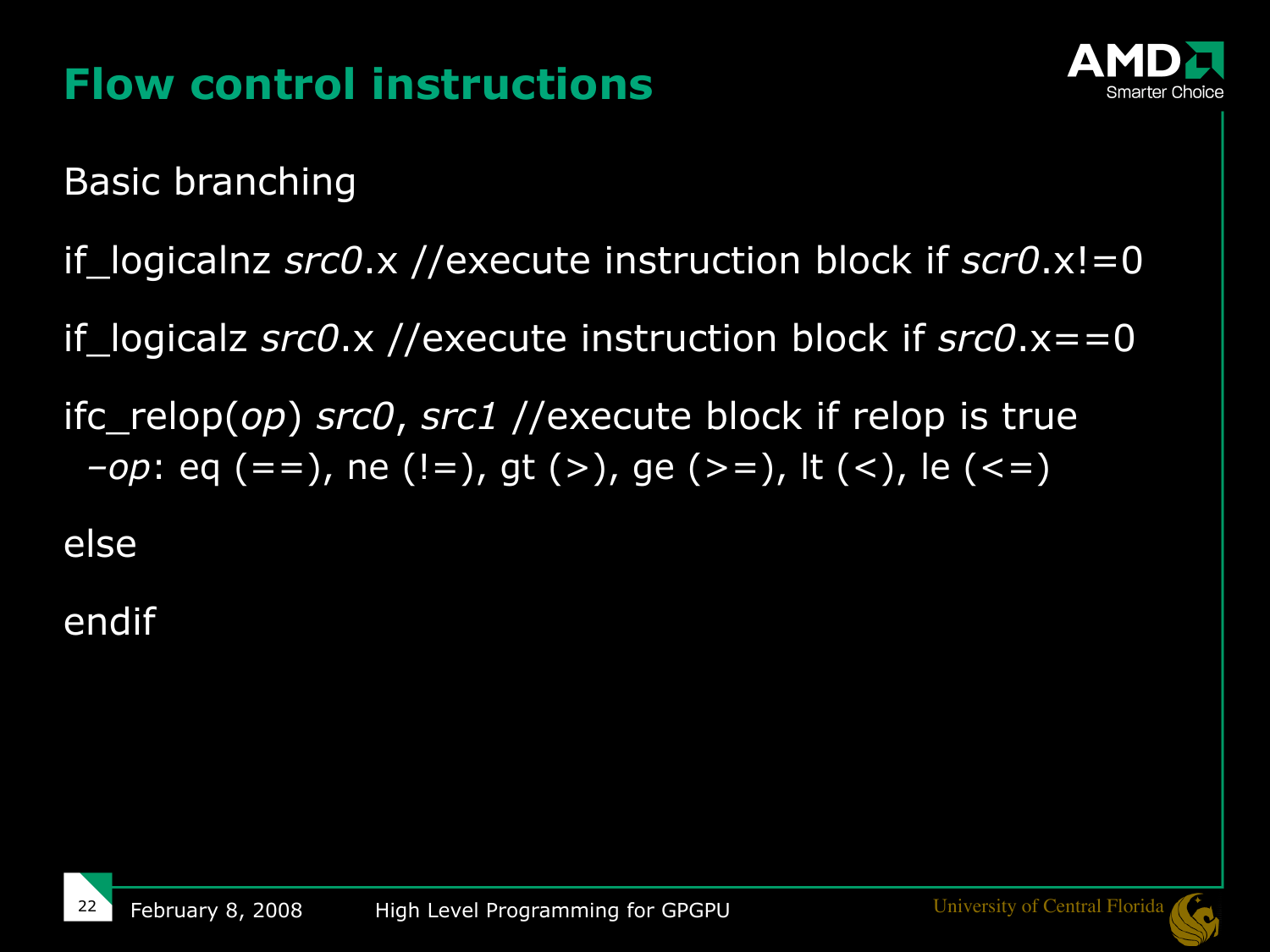# **Control flow instructions (cont.)**



#### Loops

#### whileloop

#### *break instruction*

- *–*break
- *–*break\_logicalnz *src0*
- *–*break\_logicalz *src0*
- *–*breakc\_relop(*op*) *src0*, *src1*

#### endloop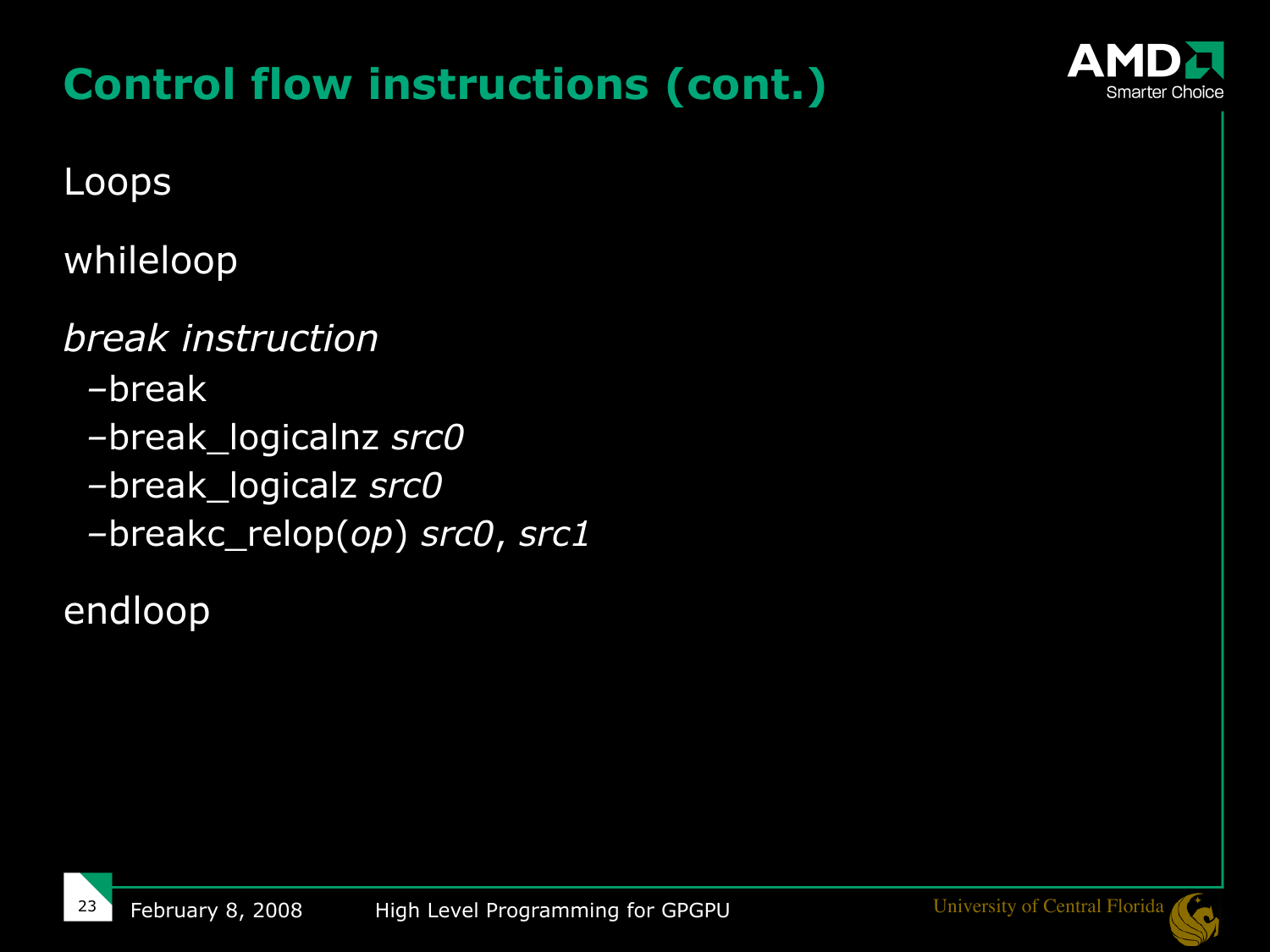



You can break on a register by first doing a comparison instruction first

–eq, ge, lt, ne



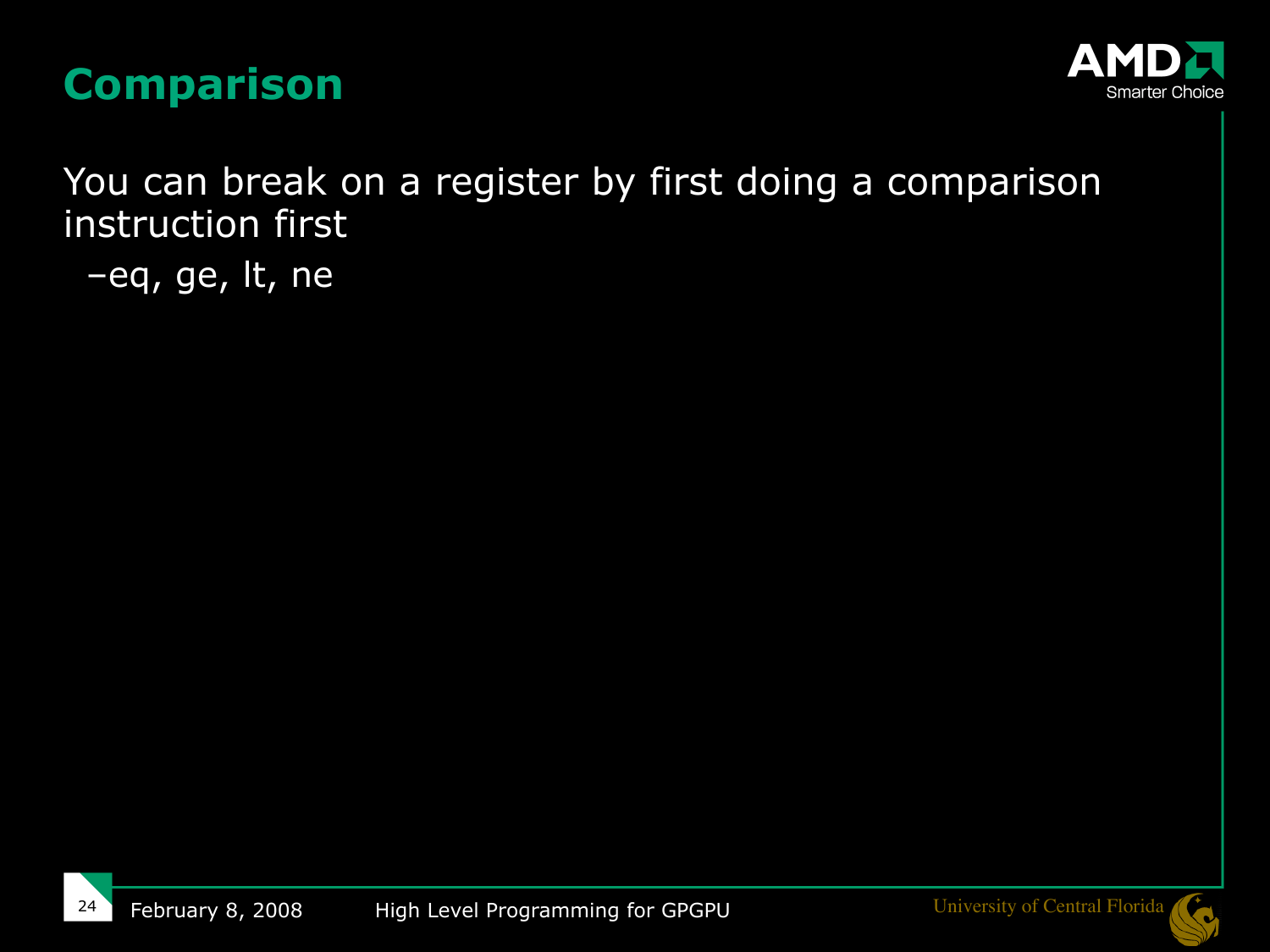



Kernel outputs are written to special output registers

They can only be used for output, but are handled like any other register up to the maximum number

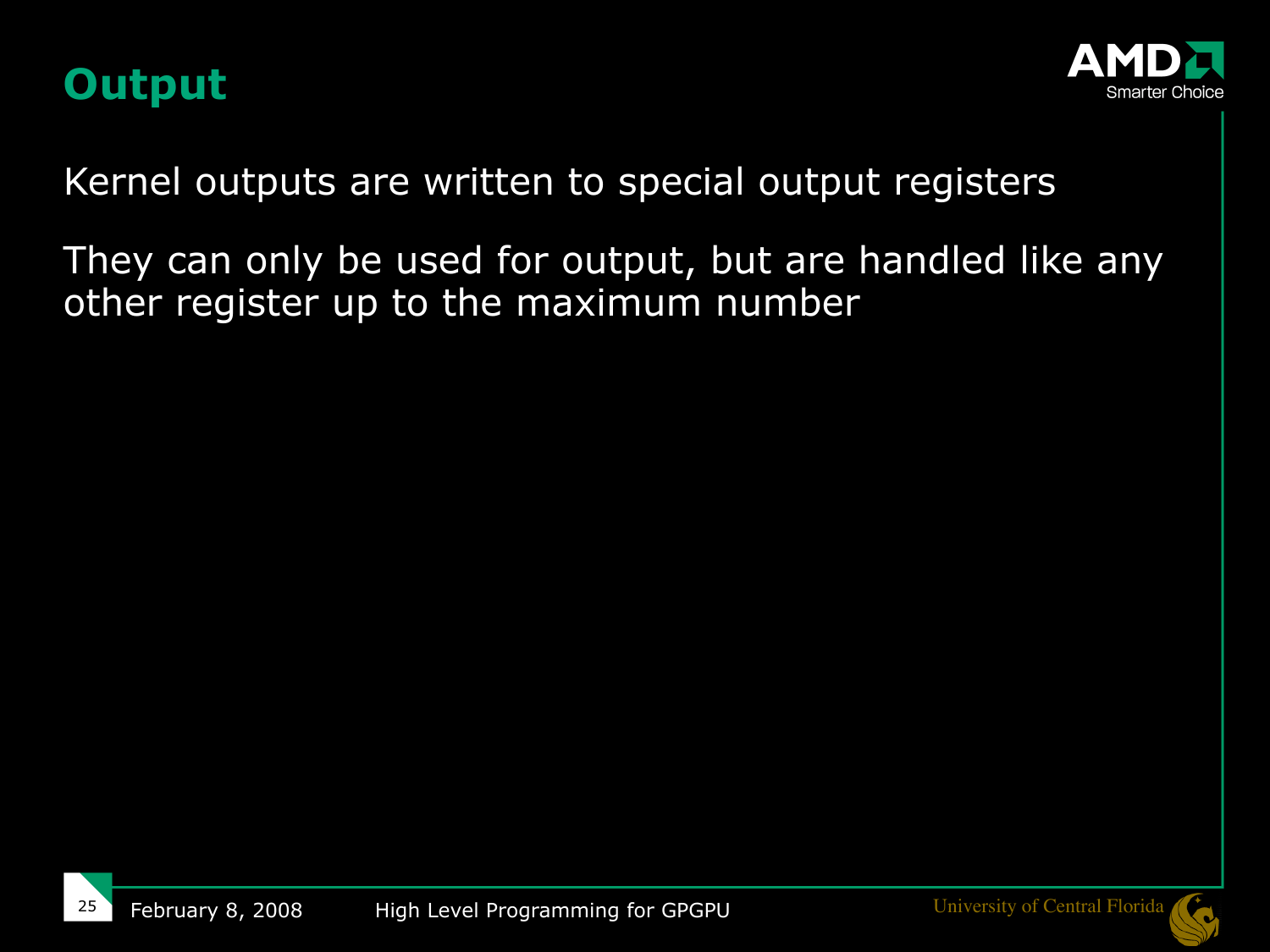## **Global gather/scatter buffers**



Scatter is handled using a global buffer

There is only one global buffer at any time, so it is not declared

It is addressed like scratch buffers using a C array interface

Because it uses 128 bit alignment, it is always treated as a float4 type, so be careful when addressing

Example:

mov g[ $r0.x$ ],  $r0$ 

mov  $r1$ , g[ $r3.x$ ]